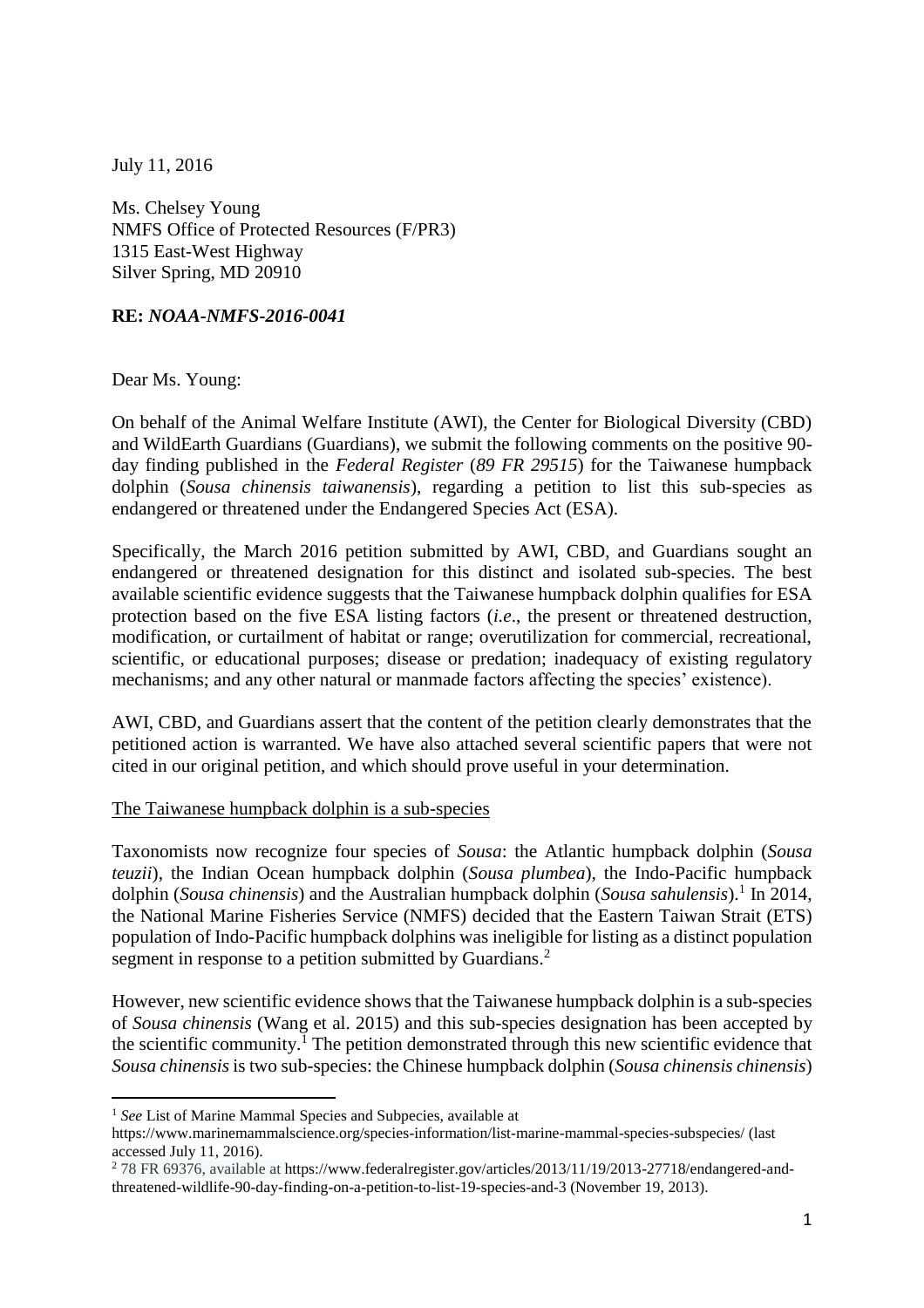and the Taiwanese humpback dolphin (*Sousa chinensis taiwanensis*) (Wang et al. 2015; Wang et al. 2016b), which are separated by the Taiwan strait (Wang et al. 2016b). Therefore, NMFS should grant ESA protection to the Taiwanese humpback dolphin, as it meets the criteria for protection under the ESA.

#### *Population abundance is low*

The Taiwanese humpback dolphin is found in shallow coastal waters (less than 25 m in depth and less than 3 km from shore), often close to estuaries and with a nearly linear distribution of approximately 200 km along Taiwan's west coast, centered on a narrow segment of coastal waters about 100 km long from the estuary of the Tsongsiao River to Taisi (Wang et al. 2016a).

The population of *Sousa chinensis taiwanensis* was estimated to number fewer than 75 individuals in 2010 (Wang et al. 2012). Recent analysis of surveys from July 2007 to September 2010, of approximately 20,232 km of coastal waters in the Eastern Taiwan Strait, and over 64,100 photographs, identified 71 unique individuals (Wang et al. 2016b). The disappearance of this sub-species would be an irremediable loss, given its limited distribution and unique physical and behavioral attributes. The Taiwanese humpback dolphin was assessed as Critically Endangered under the criteria of the IUCN Red List of Threatened Species.<sup>3</sup>

#### *Photo-identification shows an isolated population*

A comparison of approximately 137,658 photographs of dolphins of the Eastern Taiwan Strait and Xiamen and Kinmen waters in China from July 2007 to October 2014 found no matches between the mainland China and Taiwanese populations, strongly indicating that there is no movement or exchange of individuals across the Taiwan Strait (Wang et al. 2016b). This photoidentification survey effort, larger than any undertaken before for this region, strongly supports the conclusion that humpback dolphins in the Eastern Taiwan Strait are an entirely separate population.

# *Pigmentation patterns differ*

Wang et al. (2015) revealed that the pigmentation pattern of the Taiwanese sub-species is consistently different from other Indo-Pacific humpback dolphins. This is particularly notable in the relative intensities of spotting on the dorsal fin and on the area of the body adjacent to the base of the dorsal fin (Fig. 1). Taiwanese humpback dolphins have dorsal fins that are equally or more intensely spotted than their bodies are, while dolphins from the waters of mainland China have dorsal fins that are noticeably less spotted than their bodies (Wang et al. 2015). Taiwanese humpback dolphins appear always to maintain some degree of spotting on their dorsal fins, which never become completely spotless. However, while dorsal fins of mainland China's humpback dolphins generally have no spots, they can also become completely spotless on their body. These differences in pigmentation can be used to reliably differentiate between the Taiwanese humpback dolphin and nearby Chinese populations (Wang et al. 2015, 2016b) under the widely accepted 75% criterion for sub-species delimitation

 $\overline{a}$ <sup>3</sup> Reeves, R.R., Dalebout, M.L., Jefferson, T.A., Karczmarski, L., Laidre, K., O'Corry-Crowe, G., Rojas-Bracho, L., Secchi, E.R., Slooten, E., Smith, B.D., Wang, J.Y. & Zhou, K. 2008. *Sousa chinensis (Eastern Taiwan Strait subpopulation)*. The IUCN Red List of Threatened Species 2008:

e.T133710A3873928[.http://dx.doi.org/10.2305/IUCN.UK.2008.RLTS.T133710A3873928.en.](http://dx.doi.org/10.2305/IUCN.UK.2008.RLTS.T133710A3873928.en) Downloaded on 11 July 2016. *See* IUCN Red List of Threatened Species, *Sousa chinesis* (eastern Taiwan Strait subpopulation), available at<http://www.iucnredlist.org/details/133710/0> (accessed July 11, 2016).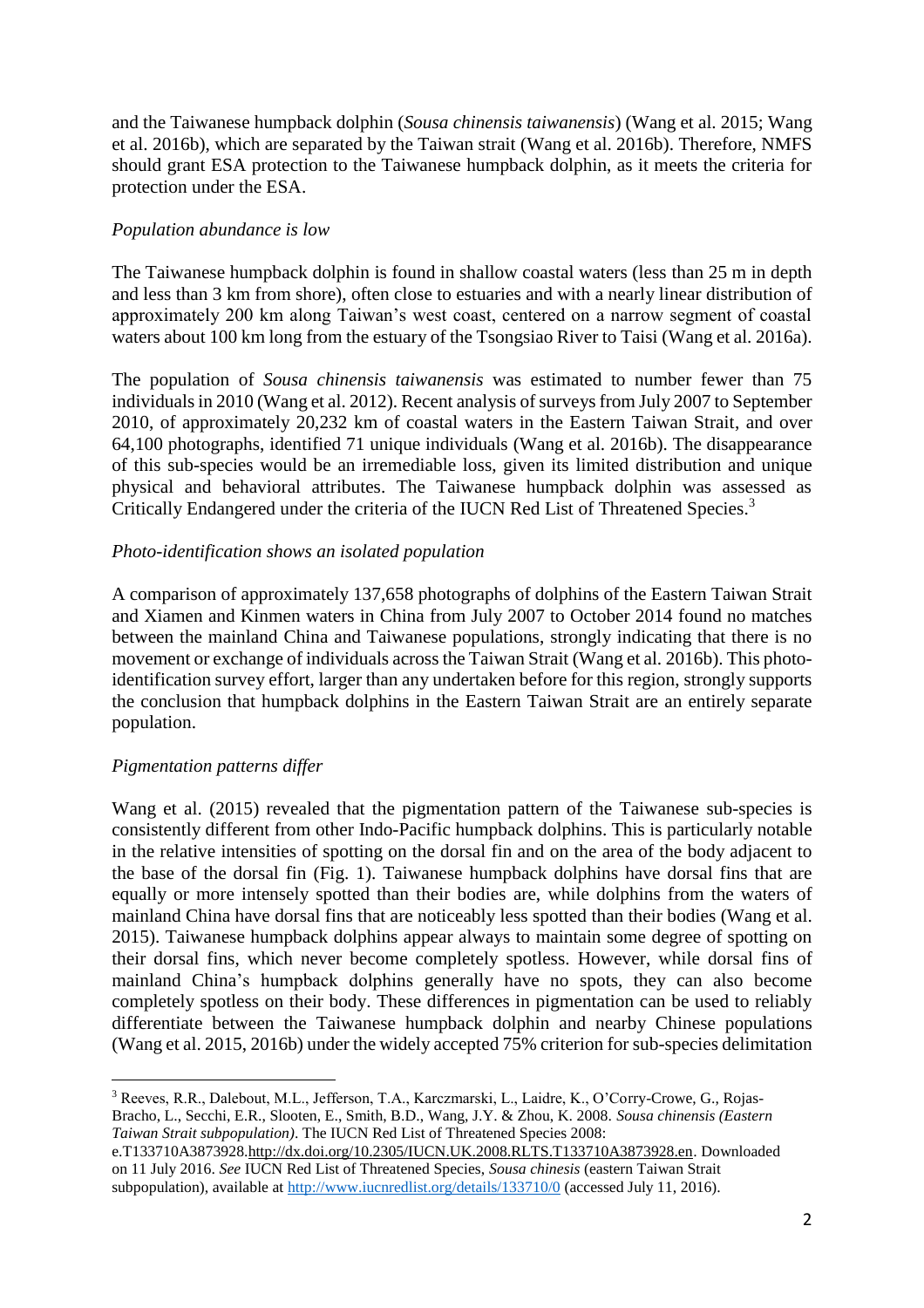# (Amadon 1949).



**Figure 1**. Typical pigmentation patterns of Indo-Pacific humpback dolphins from the Taiwanese sub-species (left column) and the putative Pearl River Estuary population (right column). Presumed younger to older individuals are shown from top to bottom Photographs by John Y. Wang/Formosa Cetus Research and Conservation Group. *Figure and legend after Wang et al. 2016a.*

The difference in Taiwanese humpback dolphin pigmentation may be the result of a genetic bottleneck – based on the small size of this population – and the possibility that it represents a single ancestral social group. Small populations are more heavily influenced by genetic drift than large populations (Wang et al. 2015, 2016a).

#### *Behavior and social organization are unique*

Humpback dolphins usually have weak social associations, living in "fission-fusion" societies, but the Taiwanese sub-species is characterized by stronger, persistent relationships among individuals (Wang et al. 2016a). Unlike other *Sousa chinensis*, the Taiwanese humpback dolphin does not segregate into distinct social communities (Wang et al. 2016a). Its social structure involves pair-wise relationships, with a mixture of both short-and long-term associations (Dungan et al. 2015). The short-term associations, similar to other humpback dolphins, seem to occur on a scale of hours or days, yet long-term associations are stable and may last for years (Dungan et al. 2015). These uncharacteristic social patterns have been proposed as a response to limited resources in a spatially confined environment, where longterm relationships may maximize the transmission of relevant information such as location and temporal variation of prey patches and foraging or calf-care strategies (Dungan et al. 2015; Wang et al. 2016a).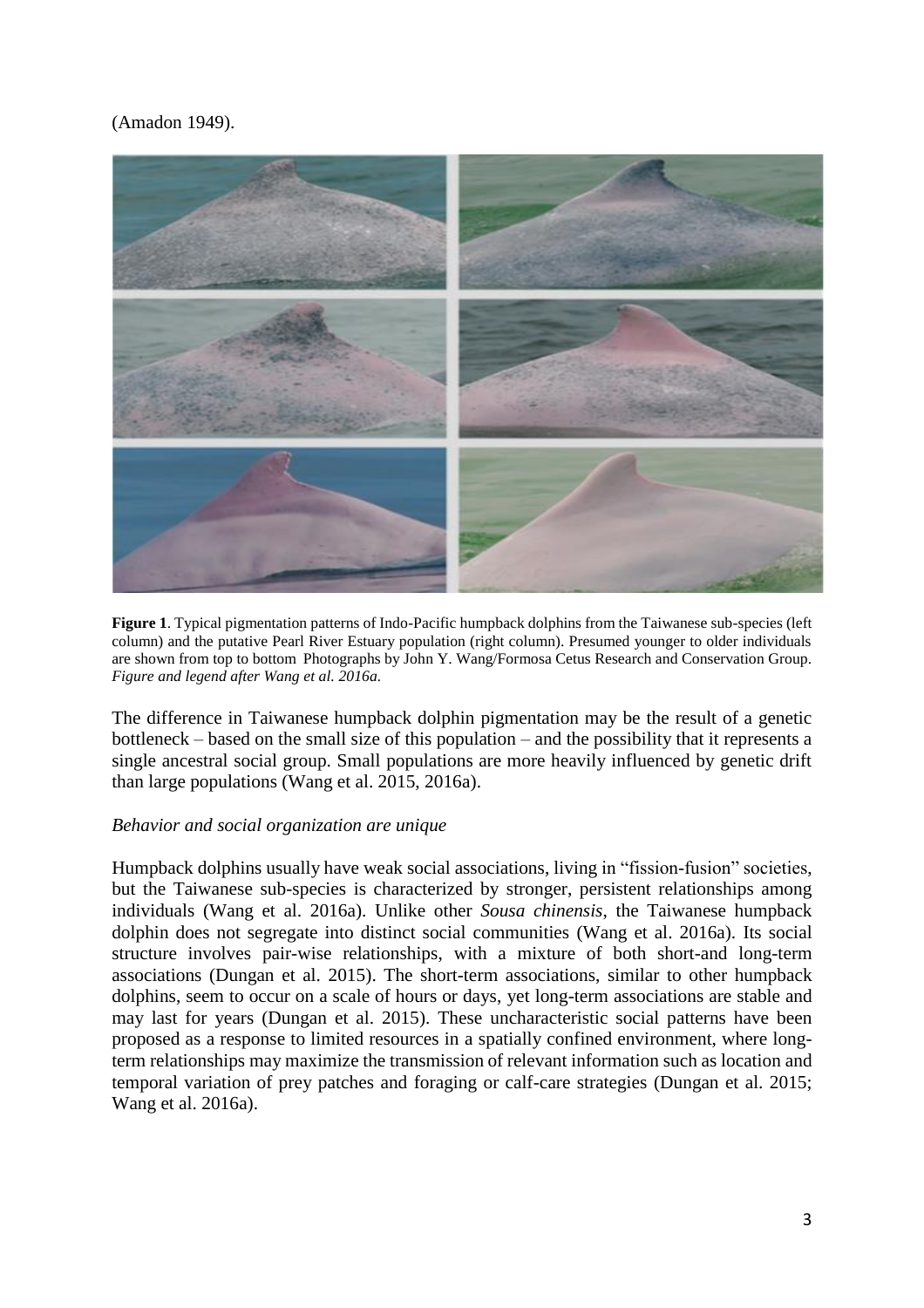#### The Taiwanese humpback dolphin is critically endangered

The Taiwanese humpback dolphin is critically endangered due to multiple threats of anthropogenic origin, primarily commercial activities. Because the humpback dolphin is a coastal species, with a fairly small home range and often associated with estuaries, it is especially susceptible to anthropogenic threats (Ross et al. 2010, Karczmarski et al. 2016). These threats are similar to those that affected the likely extinct Yangtze River dolphin or baiji (*Lipotes vexillifer*) (Dudgeon 2005).

## *Summary of factors threatening* Sousa chinensis taiwanensis

**Fisheries activities**: Taiwanese humpback dolphins are indirectly affected by fisheries, through bycatch and entanglement in fishing gear (Wang et al. 2007b, 2007c, Ross et al. 2010, Dungan et al. 2011, Slooten et al. 2013). Thousands of vessels (about 6,300) use gillnets and trammel nets in waters inhabited by humpback dolphins along the west coast of Taiwan (Wang et al. 2007c, Slooten et al. 2013). It remains difficult to estimate the number of dolphins seriously injured or directly killed because of fisheries, given that fishers rarely report bycatch events. However, at least 30% of the Taiwanese humpback dolphin population has wounds or scars, many of which are almost certainly from encounters with fishing gear (Wang et al. 2007c). Fishing activities may also increase the likelihood of boat strikes due to increased boat traffic and indirectly deplete prey resources (Liu et al. 2015).

**Pollution**: River dams reduce freshwater outflow, unregulated industrial effluent discharges expose dolphins to toxins, and coastal air quality can be poor (Ross et al. 2010, Dungan et al. 2011, Wang et al. 2016a). Dolphins can inhale air-borne contaminants as they breathe and may be exposed to water-born contaminants through the skin and mucus membranes (Venn-Watson et al. 2015). However, the primary route of exposure to pollutants is through ingestion of contaminated prey (Hung et al. 2007). Pollutants—especially fat-soluble chemicals—may accumulate in the body tissues of dolphins (Chou et al. 2004, Hung et al. 2006, Ross et al. 2010). There is evidence that immune deficiencies may already be occurring in this subspecies, as 37% of photographed individuals were observed with epidermal conditions linked to water salinity and temperature irregularities, as well as exposure to contaminants (Yang et al. 2013). Taiwan also hosts some of the world's highest carbon dioxide-emitting power plants (Wang et al. 2007b).

**Destruction of habitat**: The Taiwanese humpback dolphin must contend with activities such as sand extraction, land reclamation, transportation, and recreation. It is also confronted with large quantities of industrial and municipal runoff. A 20% decline in natural coastline occurred in the habitat of humpback dolphin between 1995 and 2007 in the west coast of Taiwan due to measures taken for erosion and flooding control, and the expansion of fishing ports and other public facilities. Indeed, approximately 90% of Taiwan's 23 million people live in counties that border the west coast of Taiwan (Wang et al. 2007a, Wang et al. 2007b; Dungan et al. 2011; Ross et al. 2010).

**Underwater noise**: Taiwanese humpback dolphins are exposed to military activities, seismic research and percussive pile driving, all of which cause loud underwater noises (Dungan et al. 2011). Intense and chronic exposure to noise can cause temporary or permanent hearing threshold shifts and physiological stress in dolphins (Mooney et al. 2009, Pirotta et al. 2015).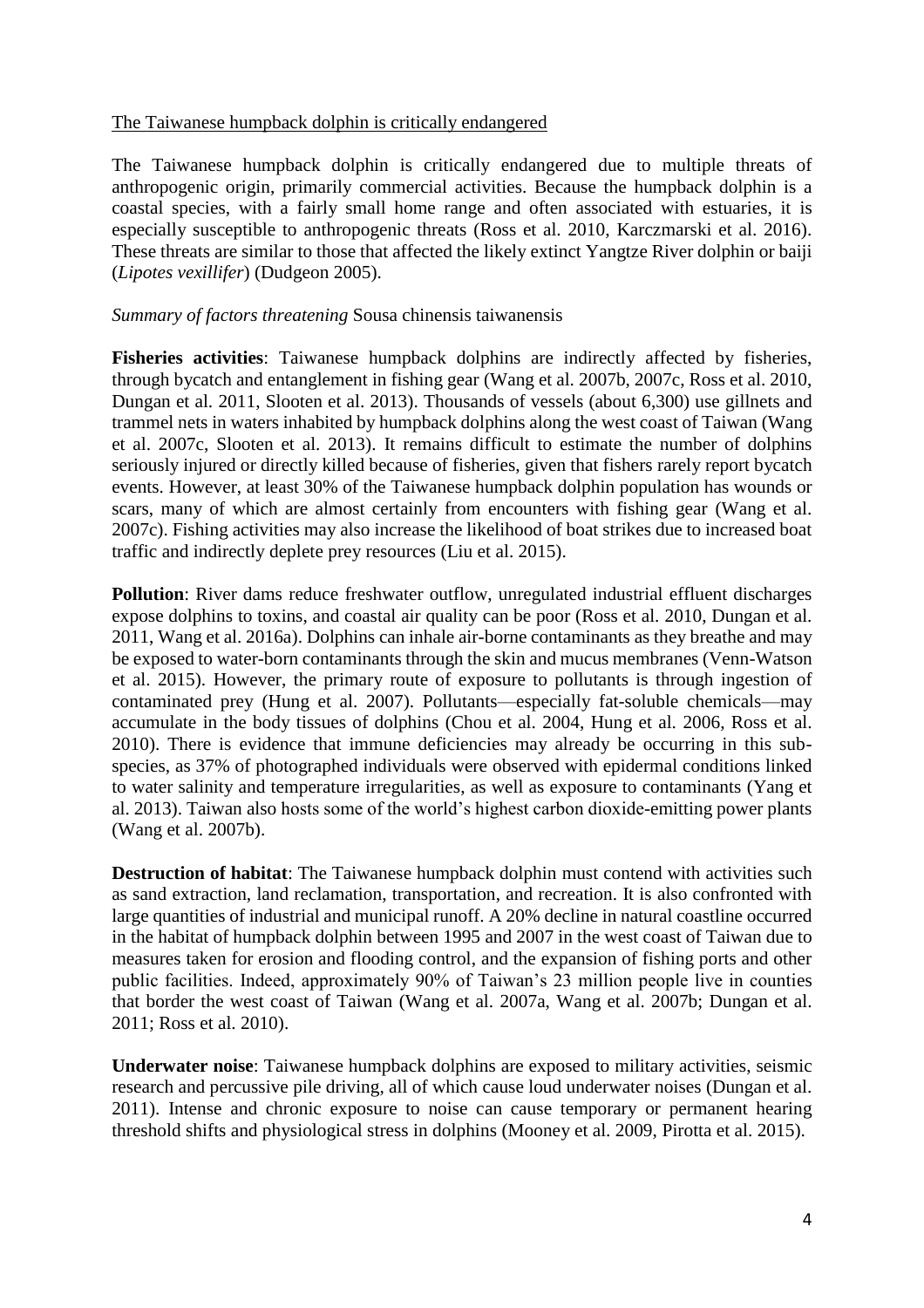**Reduced water flow in estuaries**: The Taiwanese sub-species appears to depend on estuaries, likely because their primary prey favor these habitats (Parra and Jedensjö 2014). Yet, many rivers that meet the sea have been diverted upstream to provide water for agriculture, industry, power generation, and household use (Wang et al. 2007b). Only one-third of the annual flow of the largest river of the country (Juoshuei River) reaches its historic estuary (Smith et al. 2009).

# *Legal protection*

Despite efforts by local and international groups advocating for immediate conservation actions, there have been no real governmental efforts to mitigate any existing threats; indeed, some of these threats have worsened.

**Taiwan's Wildlife Conservation Act:** This law lists the humpback dolphin as a Level One Protected Species and provides a legal framework for the delineation and management of species-specific "important habitat" and for related designations of "habitat refuges." However, enforcement is ineffective (Wang et al. 2016a). An action plan was published several years ago, which began with a formal declaration of important habitat by the government (Wang et al. 2007b). This should have resulted in readily available resources to support conservation and enforcement, however, no real governmental policy to mitigate existing threats was realized. A trawling ban exists for the waters inshore of 5.5 km, but better enforcement of this prohibition is necessary (Slooten et al. 2013).

**IUCN Red List of Threatened Species**: The Taiwanese humpback dolphin was listed as Critically Endangered under the criteria of the IUCN Red List of Threatened Species. This designation provides no legal protection, but supports our claim that the species is imperiled and should be listed under the ESA.

**Convention on International Trade in Endangered Species of Wild Fauna and Flora**: All humpback dolphin sub-species are listed under Appendix I of CITES, which prohibits most international trade. Trade is not, however, a major threat for this sub-species; see below.

# The Taiwanese humpback dolphin should be listed under the ESA

There is no doubt that *Sousa chinensis taiwanensis* meets all the requirements to be listed as endangered under the ESA. This proposed listing would convey a strong conservation message internationally and help prevent the extinction of this humpback dolphin sub-species in Taiwan waters.

# *ESA standards*

A species must be listed under the ESA if it is threatened or endangered due to **any** of the following five factors:

- present or threatened destruction, modification, or curtailment of its habitat or range;
- over-utilization of the species for commercial, recreational, scientific, or educational purposes;
- disease or predation;
- inadequacy of existing regulatory mechanisms; and
- other natural or manmade factors affecting its continued existence.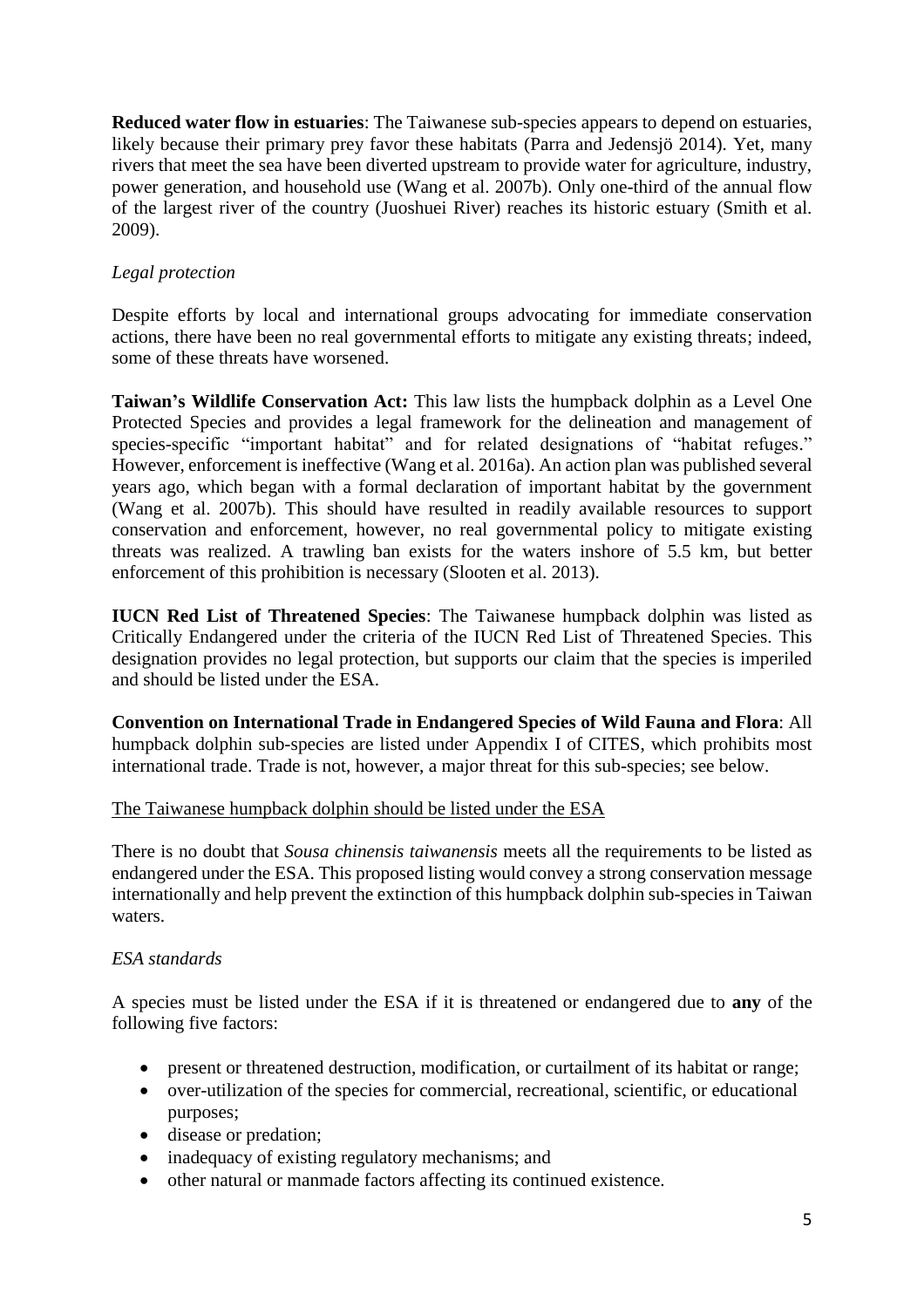The law requires that determinations be made based solely on the best scientific and commercial information available. These factors are addressed below with respect to *Sousa chinensis taiwanensis:*

**Threatened habitat** (*e.g.,* destruction, modification): As much as 80% of the west coast of Taiwan has been altered to build ports, industrial facilities, power plants, and wastewater discharge channels, reducing the natural habitat suitable for dolphins (Wang et al. 2007b). Windfarms are planned as well (Wang, J. Y., pers. comm.). High pollution levels (especially mercury) in the water and in prey species result in harmful consequences for the immune, reproductive, and endocrine systems (Jefferson and Hung 2004; Hung et al. 2006; Ross et al. 2010).

**Bycatch**: Bycatch is a huge threat to humpback dolphins, especially from the grey mullet fishery (Wang et al. 2007a). Over 30% of the animals in this small population have scars and wounds likely caused by fishery interactions (Wang et al. 2004).

**Disease or predation**: Photographs of humpback dolphins in Taiwan showed that  $37\%$  (n = 97) had at least one, and sometimes several, skin conditions, including lesions caused by protozoans, bacteria and fungus (Yang et al. 2013). Several environmental factors contribute to this, including salinity, temperature, and contaminants (Yang et al. 2013).

**Inadequacy of existing regulatory mechanisms**: Existing local regulatory mechanisms have been in place for years but have not reversed the population's decline. The species is in Appendix I of CITES, but trade is only a minor threat.

**Other natural or anthropogenic factors affecting its continued existence**: Additional threats may include climate change and ocean acidification, but their impacts at this time are unknown.

Listing *Sousa chinensis taiwanensis* under the ESA would result in a prohibition on import, export or possession of this species by US individuals and corporations. It may also increase collaboration between US and local scientists and managers and leverage resources needed to protect this rapidly disappearing sub-species.

# *Modeling predicts local extinction as population declines and threats continue*

The Taiwanese humpback dolphin needs stronger protection. Using the Potential Biological Removal (PBR) metric, which measures the maximum number of individuals that can be removed from a population without depleting it, the human-caused removal of one individual every seven to eight years is unsustainable (Slooten et al. 2013). This critical situation has also been evaluated with a population viability analysis (PVA), where population dynamics can be simulated under different threat scenarios.

The first PVA (Araujo et al. 2014) for *Sousa chinensis taiwanensis* examined different scenarios of bycatch mortality and habitat loss/degradation. This analysis showed the subspecies had a decreasing growth rate under the present situation, with a predicted population size smaller than the initial population size in more than 76% of all model runs, reaching  $\leq 1$ individual within 100 years in about 66% of runs (Araujo et al. 2014). A more pronounced decline was predicted for scenarios where additional bycatch mortality occurs.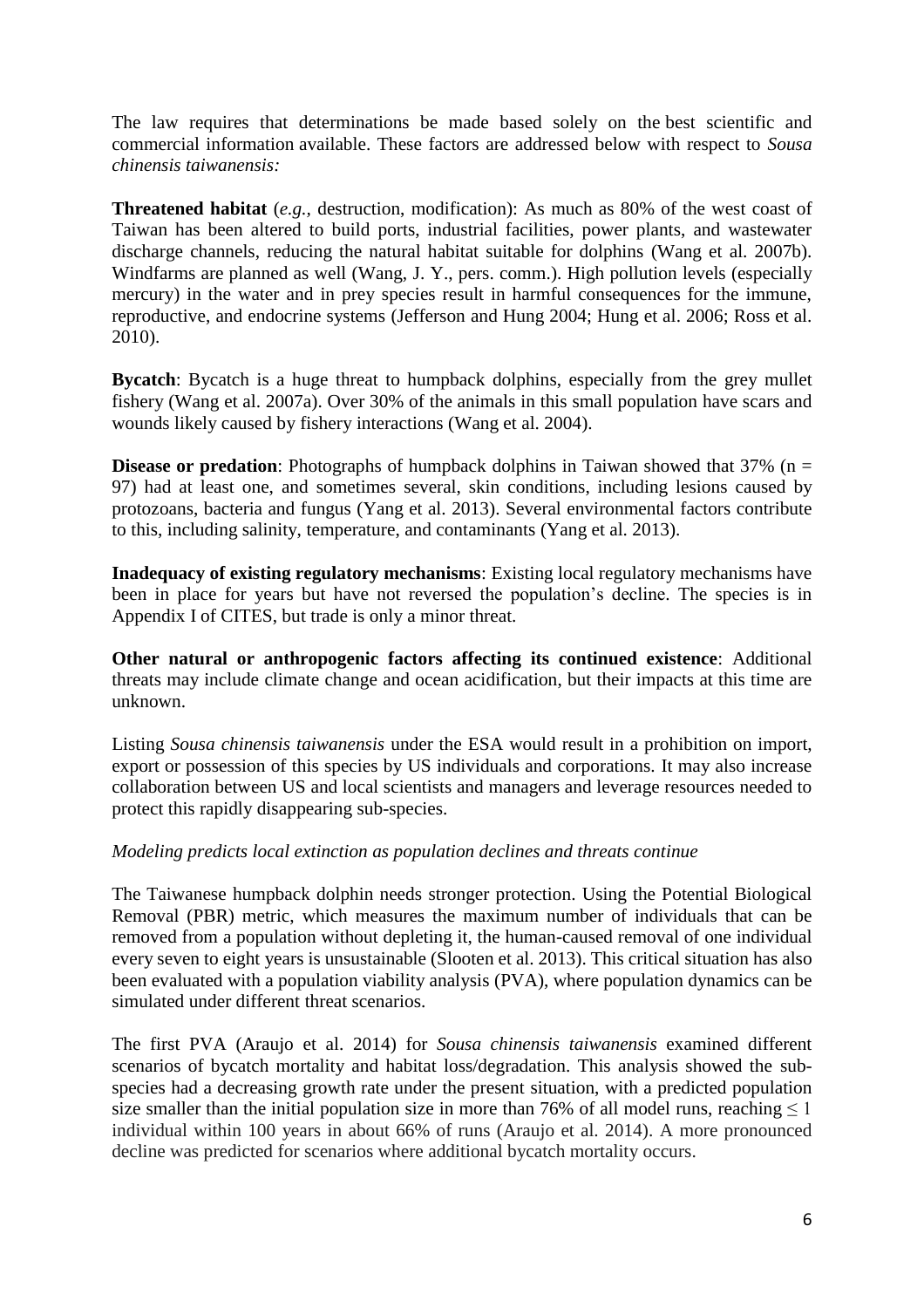A second PVA using individual-based models shows that the subspecies may exhibit drastic population decline under current conditions (Huang et al. 2014). Based on the most optimistic assumptions, approximately 60% of the model simulations predicted that decline of the subspecies may exceed 80% within three generations, and over 50% within one generation of the current population numbers (Huang et al. 2014). Estimates of extinction risk substantially increased when threats such as habitat loss were incorporated in the models (Huang et al. 2014). This study strongly suggests that habitat destruction—such as fragmentation and modification of coastal environments—is the greatest threat to population viability and potential recovery, and must be immediately addressed.

Several measures should be enforced and facilitated by better international protection of the sub-species, including:

- Avoiding habitat fragmentation and coastal development which directly impacts their habitat;
- Prohibiting the use of gillnets and trammel nets in nearshore waters;
- Limiting tourism focused on humpback dolphin-watching to shore-based platforms;
- Disclosing pollutant concentrations and other environmental data;
- Enforcing the pre-existing ban on trawling within 3 nm of shore; and
- Compensating affected fishers and supporting those transitioning to more wildlifefriendly fisheries.

#### Conclusion

New information and evidence (*see* Wang et al. 2016a) make clear that the Taiwanese humpback dolphin is a sub-species of *Sousa chinensis*, making it crucial for these animals to be fully protected under the ESA. Such a listing will improve the chances of reaching the immediate conservation goal of increasing the population from less than 75 individuals to approximately 100 by 2030 (Wang et al. 2016a), a minimum goal that we endorse.

Thank you for your consideration of our comments on this important matter.

Sincerely,

Naomi A. Rose, Ph.D. Marine Mammal Scientist Animal Welfare Institute

Abel Valdivia, PhD Ocean Scientist Center for Biological Diversity

Taylor Jones Endangered Species Advocate WildEarth Guardians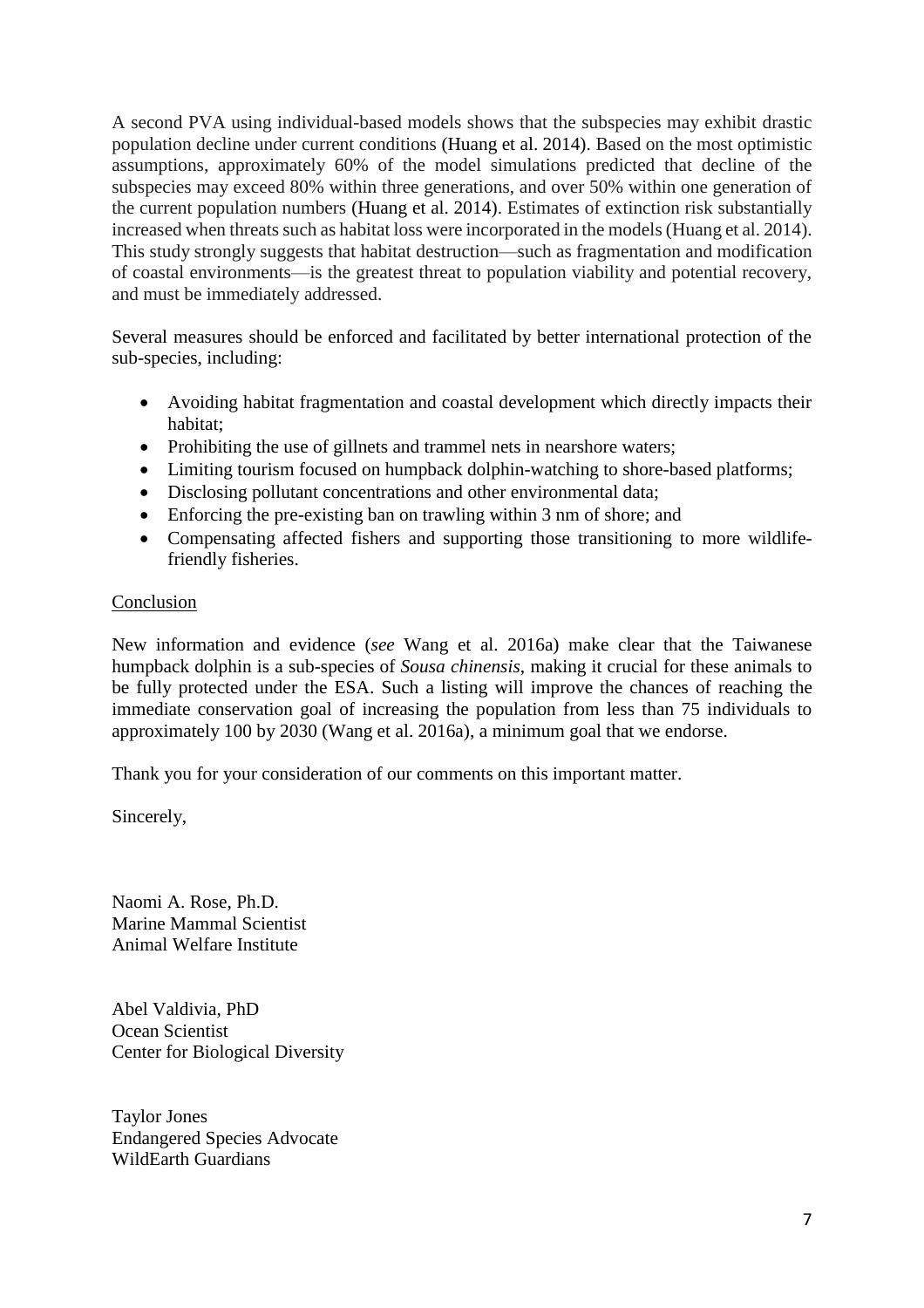#### References

Amadon, D. 1949. The seventy-five per cent rule for subspecies. *The Condor* 51: 250–258.

- Araujo, C.C., Wang, J.Y., Hung, S.K., White, B.N., Brito, D. 2014. Viability of the critically endangered eastern Taiwan Strait population of Indo-Pacific humpback dolphins, *Sousa chinensis*. *Endangered Species Research* 24: 263–271.
- Chou, C. C., Y. N. Chen, and C. S. Li. 2004. Congener-specific polychlorinated biphenyls in cetaceans from Taiwan Waters. *Archives of Environmental Contamination and Toxicology* 47:551–560.
- Dudgeon, D. 2005. Last chance to see…: *ex situ* conservation and the fate of the baiji. *Aquatic Conservation: Marine and Freshwater Ecosystems*. 15: 105–108.
- Dungan, S. Z., K. N. Riehl, A. Wee, and J. Y. Wang. 2011. A review of the impacts of anthropogenic activities on the critically endangered eastern Taiwan Strait Indo-Pacific humpback dolphins (*Sousa chinensis*). *Journal of Marine Animals and Their Ecology* 4: 3–9.
- Dungan, S. Z., J. Y. Wang, C. C. Araújo, S.-C. Yang, and B. N. White. 2015. Social structure in a critically endangered Indo-Pacific humpback dolphin (*Sousa chinensis*) population. *Aquatic Conservation: Marine and Freshwater Ecosystems* 26: 517–529.
- Huang, S., W. Chang, and L. Karczmarski. 2014. Population trends and vulnerability of humpback dolphins *Sousa chinensis* off the west coast of Taiwan. *Endangered Species Research* 26: 147– 159.
- Hung, C. L. H., R. K. F. Lau, J. C. W. Lam, T. A. Jefferson, S. K. Hung, M. H. W. Lam, and P. K. S. Lam. 2007. Risk assessment of trace elements in the stomach contents of Indo-Pacific humpback dolphins and finless porpoises in Hong Kong waters. *Chemosphere* 66: 1175–1182.
- Hung, C. L. H., Y. Xu, J. C. W. Lam, D. W. Connell, M. H. W. Lam, S. Nicholson, B. J. Richardson, and P. K. S. Lam. 2006. A preliminary risk assessment of organochlorines accumulated in fish to the Indo-Pacific humpback dolphin (*Sousa chinensis*) in the Northwestern waters of Hong Kong. *Environmental Pollution* 144: 190–196.
- Jefferson, T. A., and S. K. Hung. 2004. A review of the status of the Indo-Pacific humpback dolphin (Sousa chinensis) in Chinese waters. Aquatic Mammals 30:149–158.
- Karczmarski, L., S.-L. Huang, C. K. M. Or, D. Gui, S. C. Y. Chan, W. Lin, L. Porter, W.-H. Wong, R. Zheng, Y.-W. Ho, S. Y. S. Chui, A. J. C. Tiongson, Y. Mo, W.-L. Chang, J. H. W. Kwok, R. W. K. Tang, A. T. L. Lee, S.-W. Yiu, M. Keith, G. Gailey, and Y. Wu. 2016. Chapter Two - Humpback Dolphins in Hong Kong and the Pearl River Delta: Status, Threats and Conservation Challenges. Pages 27–64 *in* T. A. J. and B. E. Curry, editors. *Advances in Marine Biology,* Vol. 73, Academic Press.
- Liu, T.-K., H.-Y. Huang, and S.-L. Hsu. 2015. Saving the critically endangered Chinese white dolphin in Taiwan: Debate regarding the designation of an MPA. *Marine Policy* 61:113–120.
- Mooney, T. A., P. E. Nachtigall, and S. Vlachos. 2009. Sonar-induced temporary hearing loss in dolphins. *Biology Letters* 5: 565.
- Parra, G. J., and M. Jedensjö. 2014. Stomach contents of Australian snubfin (*Orcaella heinsohni*) and Indo-Pacific humpback dolphins (*Sousa chinensis*). *Marine Mammal Science* 30: 1184–1198.
- Pirotta, E., N. D. Merchant, P. M. Thompson, T. R. Barton, and D. Lusseau. 2015. Quantifying the effect of boat disturbance on bottlenose dolphin foraging activity. *Biological Conservation* 181: 82–89.
- Ross, P. S., S. Z. Dungan, S. K. Hung, T. A. Jefferson, C. Macfarquhar, W. F. Perrin, K. N. Riehl, E. Slooten, J. Tsai, J. Y. Wang, B. N. White, B. Würsig, S. C. Yang, and R. R. Reeves. 2010. Averting the baiji syndrome: conserving habitat for critically endangered dolphins in Eastern Taiwan Strait. *Aquatic Conservation: Marine and Freshwater Ecosystems* 20: 685–694.
- Slooten, E., J. Wang, S. Dungan, K. Forney, S. Hung, T. Jefferson, K. Riehl, L. Rojas-Bracho, P. Ross, A. Wee, R. Winkler, S. Yang, and C. Chen. 2013. Impacts of fisheries on the Critically Endangered humpback dolphin *Sousa chinensis* population in the eastern Taiwan Strait. *Endangered Species Research* 22: 99–114.
- Smith, B. D., G. Braulik, S. Strindberg, R. Mansur, M. A. A. Diyan, B. Ahmed, and others. 2009. Habitat selection of freshwater-dependent cetaceans and the potential effects of declining freshwater flows and sea-level rise in waterways of the Sundarbans mangrove forest, Bangladesh. Aquatic Conservation: Marine and Freshwater Ecosystems 19:209– 225.